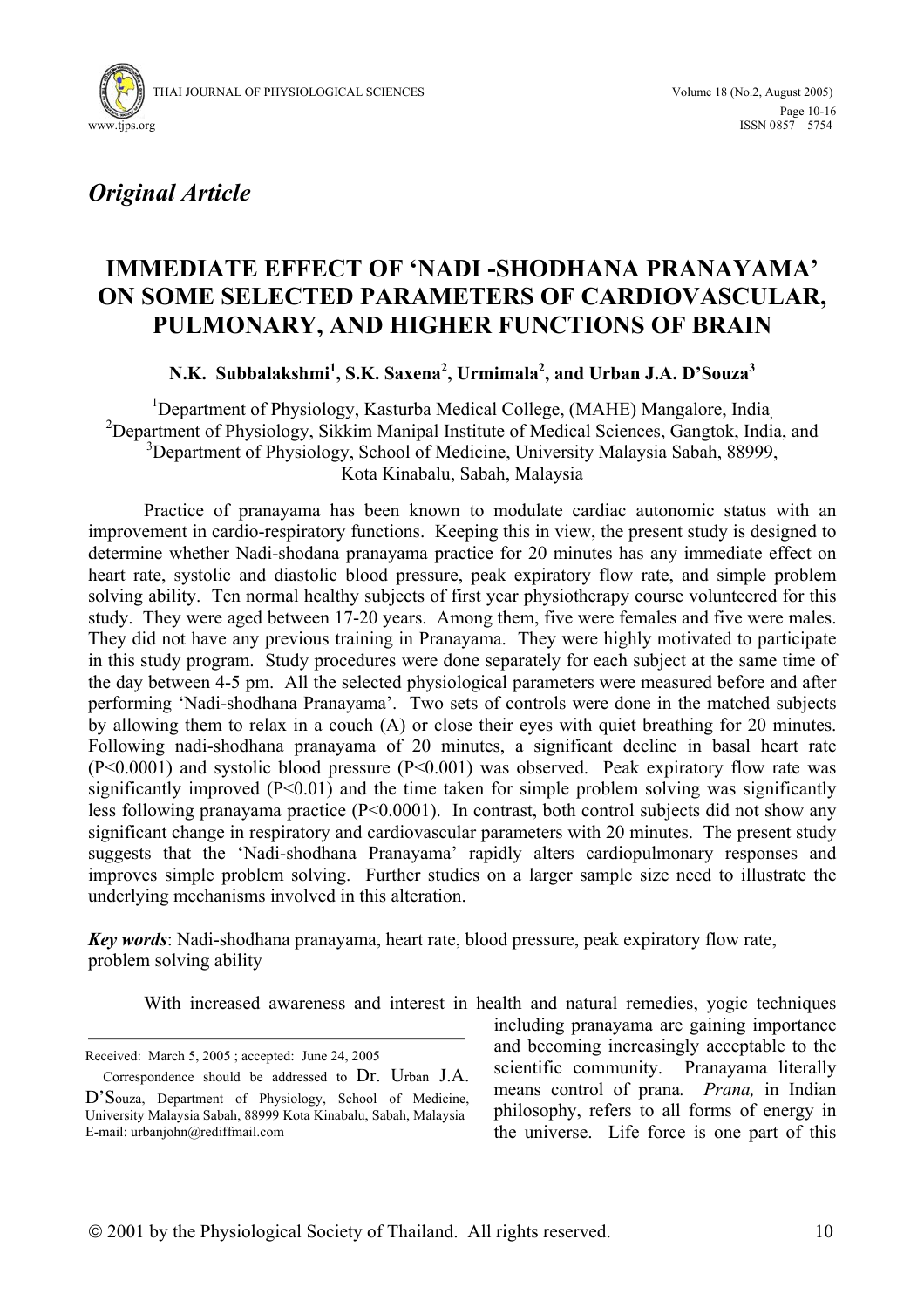energy. Life force in an individual is symbolized by breathing. That is why pranayama is generally considered to mean regulated breathing. A yogi, throug pranayama*,* can, at some stages, control other functions of his body and finally control manifestations of prana even outside his body (Bijlani, 2004).

As a technique, pranayama can assume rather complex forms of breathing, but the essence of the practice is slow and deep breathing. Such breathing is economical because it reduces dead space ventilation. It also refreshes air throughout the lungs, in contrast with shallow breathing that refreshes air only at the base of the lungs (Bijlani, 2004). Pranayama breathing has been shown to alter autonomic activity. A study by Udupa et al. (1975) indicates that pranayama training produces a decrease in basal sympathetic tone. Raghuraj et al. (1998) have reported that Nadi-shodhana pranayama increases parasympathetic activity. Slow and deep breathing itself has a calming effect on the mind and helps an individual to de-stress (Sandeep et al., 2002). This calming effect may also exert profound physiological effects on pulmonary, cardiovascular, and mental functions of the brain. This study investigated the immediate effect of a type of slow pranayama called as 'Nadishodhana' on resting heart rate, blood pressure, peak expiratory flow rate, and simple problem solving ability in young healthy subjects.

#### **Materials and Methods**

This study was carried out in Human Physiology Laboratory, Department of Physiology, Sikkim Manipal Institute of Medical Sciences, Gangtok. Fifty healthy volunteers were recruited and separated into study and control groups. They were aged between 17-20 years. All were doing Bachelor degree in Physiotherapy. They were highly motivated to participate in this study and allowed to quit any time. In the study group, thirty subjects were screened and 10 subjects (5 females and 5 males) were found to be highly motivated to take part in the study as well could perform the exercise as instructed. Their average body mass index was  $21.59 \pm 2.83$ . There were two control groups (Group A and Group B,  $n = 10$  each) that matched for age, sex, and body mass index to the study group. Studies parameters included heart rate, systolic and diastolic blood pressure, peak expiratory flow rate, simple problem solving ability to explain the cardiopulmonary function and mental efficiency.

#### **Study protocol**

The trainer involved in this study addressed the class of 30 students on the purpose of this study, the procedure to be followed, and willingness of the subjects to participate in this investigation. After the address, the trainer demonstrated the mode of Nadi-shodhana pranayama to the subjects. Among these 30 students, only 10 subjects met the study criterion. Another 20 subjects matched for sex, age, and body mass index of subjects in the study group were selected from a batch of 50 students. These were randomly allotted to control group A and B. Each subject was studied separately and twice at the same time (4.00-5.00 pm). In the study group, a recording was done before and immediately (within 5 minutes) after performing 'Nadi-shodhana Pranayama'. In control group A, the recording was done before starting to relax in a couch and immediately after (within 5 minutes) 20 minutes resting period. In control group B, the recording was done before performing quiet breathing in any comfortable sitting posture and immediately after (within 5 minutes) 20 minutes quiet breathing with closed eyes.

#### **'Nadishodhana Pranayama' training** (Bhargava et al., 1988)

After an initial recording, all subjects were put through Nadi-shodhana pranayama for 20 minutes. They were asked to assume 'Sukhasana' (the comfortable posture) and regulate the alteration of breathing as follows: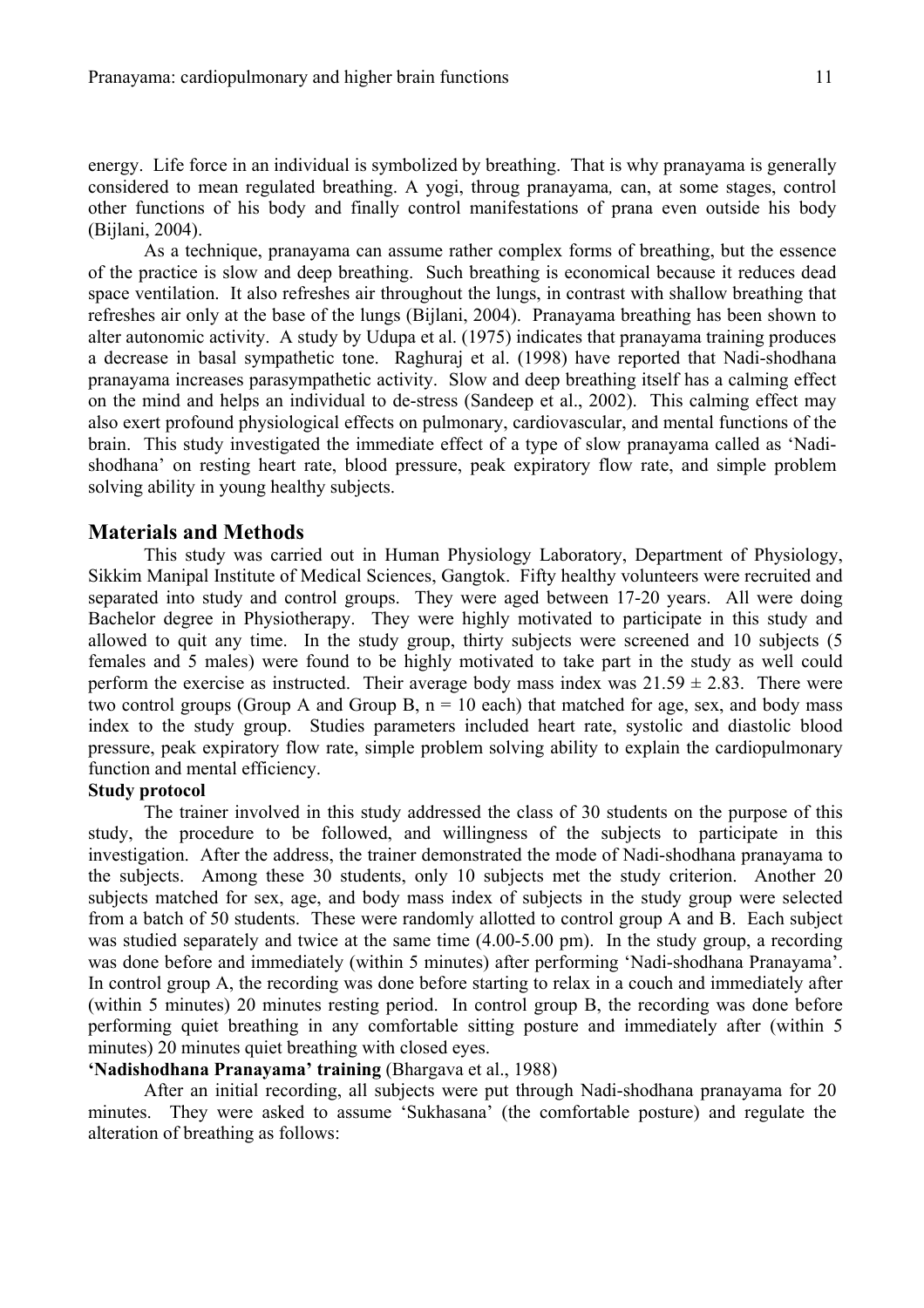1. Open the right hand and bend index and middle fingers against the palm. The thumb was used for closing the right nostril while the fourth and fifth fingers were used for the left nostril.

2. Place the right thumb against the ala at the end of the nostril to close it and similarly press the fourth and fifth fingertips against the left nostril.

3. Start the exercise in the 'Sukhasana posture', with relaxed attitude and concentration as below.

- 3.1 Exhale slowly and deeply without closing the nostrils but being ready to do so.
- 3.2 Inhale slowly and quietly through the left nostril while closing the right.
- 3.3 At the end of the inhalation, close both nostrils and hold the breath for a while (not more than 1-2 seconds).
- 3.4 Keep the left nostril closed and exhale through the right as quietly as possible.
- 3.5 After exhaling completely, inhale slowly and quietly through the right nostril.
- 3.6 Close both nostril and wait for a while, then open the left nostril and exhale slowly and silently.
- 3.7 Inhale through the same nostril and continue.

### **Parameter measurements**

 Heart rate was measured by counting radial pulse for a minute. Three readings were taken and their average was recorded. Both systolic and diastolic blood pressures were measured with the auscultatory method by using sphygmomanometer and stethoscope. Three readings were taken and their average was recorded. Peak expiratory flow rate was measured using a pocket peak expiratory flow meter (a mini version of Wright peak flow meter). The subject was asked to take a deep breath and then to blow hard into the mouthpiece of the flow meter with a sharp blast. The movement of the needle on the dial indicated the peak expiratory flow rate in liters per minute. Four recordings were taken at one-minute intervals and the average of the three highest readings was noted down.

Mental efficiency (simple problem solving ability) was estimated as follows: A simple arithmetical problems of three-digit numbers involving addition, subtraction, multiplication, and division were given. Two sets of questions comprising of 10 problems. Each was prepared and students were asked to pick up one set by 'lottery system'. The time taken to solve all the questions was noted down.

## **Statistical analyses**

All the values obtained before and after performing 'Nadi-shodhana Pranayama', rest and quiet breathing were expressed as mean  $\pm$  SD. The Student paired t' test was used to compare parameters within groups. P value of less than 0.05 indicates a significant difference.

### **Results**

The average age of the study group was 18 years with body mass index of  $21.59 \pm 2.83$ . There were 5 males and females in control groups A and B similarly to the study group. The average body mass index of the control group A was  $21.43 \pm 2.49$  and that of the control group B was  $21.75 \pm 2.77$ .

The baseline heart rate, blood pressure, peak expiratory flow rate, and times taken to solve the arithmetic problems were comparable between study and control groups. Among the cardiovascular parameters studied, a significant decline in heart rate (P< 0.0001) and systolic blood pressure (P<0.001) was observed only in the study group (Table 1). Both control groups displayed no significant change in heart rate and systolic blood pressure following 20 minutes rest and quiet breathing (Table 2 and Table 3). Diastolic blood pressure did not change significantly in both study and control groups (Table 1, Table 2, and Table 3). The peak expiratory flow rate improved significantly  $(P<0.01)$  following pranayama practice (Table 1). No significant change in peak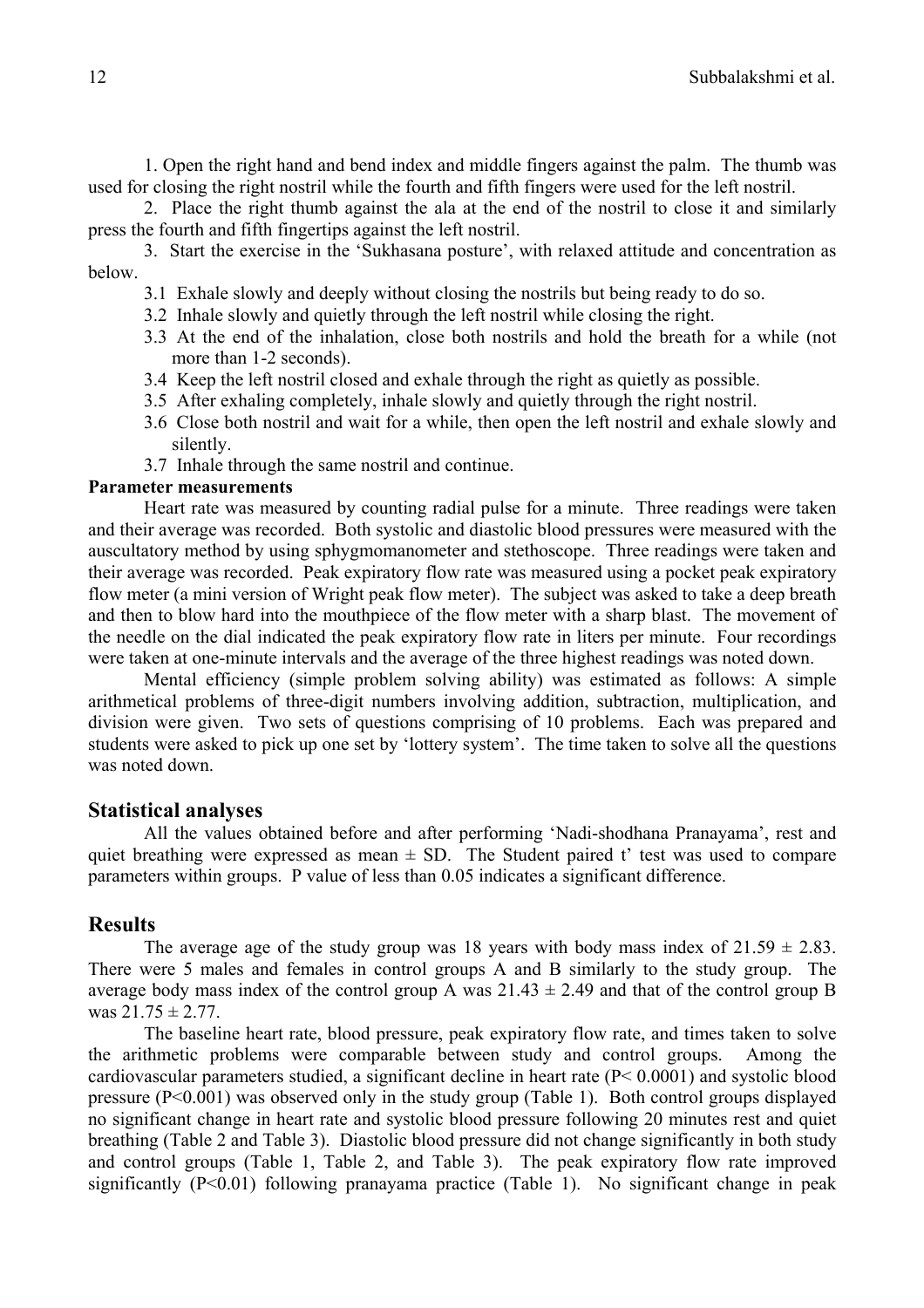expiratory flow rate was observed in both control groups (Table 2 and Table 3). Although both study and control subjects could solve all the problems correctly (the data not shown), the time taken to solve the problems decreased significantly only after practice of Nadi-shodhana pranayama (P<0.0001, Table 1). Twenty minutes rest and quiet breathing had no significant effect on the time taken to solve the problems (Table 2 and Table 3).

**Table 1.** Immediate effect of Nadi-shodana pranayama on cardiovascular, pulmonary, and mental efficiency parameters. Data were mean  $\pm$  SD; n = 10

| <b>Parameters</b>      | <b>Before</b><br>pranayama | After<br>pranayama | Mean<br>difference | $\mathfrak{t}$<br>value | P value   |
|------------------------|----------------------------|--------------------|--------------------|-------------------------|-----------|
| Basal heart rate       |                            |                    |                    |                         |           |
| (beats/minute)         | $85.9 \pm 4.6$             | $74.6 \pm 4.1$     | $11.3 \pm 4.0$     | 8.92                    | < 0.0001  |
| Systolic blood         |                            |                    |                    |                         |           |
| pressure (mmHg)        | $120.9 \pm 5.8$            | $1166 \pm 46$      | $43 \pm 22$        | 6.14                    | < 0.001   |
| Diastolic blood        |                            |                    |                    |                         |           |
| pressure (mmHg)        | $79.0 \pm 2.3$             | $78.2 \pm 2.1$     | $0.8 \pm 1.4$      | 1.81                    | <b>NS</b> |
| Peak expiratory        |                            |                    |                    |                         |           |
| flow rate $(l/minute)$ | $419.0 \pm 67.4$           | $483.3 \pm 75.2$   | $64.3 \pm 50.4$    | 4.03                    | < 0.01    |
| Problem solving        |                            |                    |                    |                         |           |
| ability (second)       | $90.8 \pm 24.9$            | $69.5 \pm 21.8$    | $21.3 \pm 10.0$    | 6.72                    | < 0.0001  |

# **Discussion**

Since yoga aims at perfection of the body and mind, it is natural to ask whether the progress towards perfection is reflected in objective reproducible changes in physiological variables. In general, yogic practices have been proposed to reduce heart rate and blood pressure (Bhargava et al., 1988). However, no study indicates a decline in blood pressure (Udupa et al., 1975). Yogic asanas and pranayama have been shown to reduce the resting respiratory rate and increase vital capacity, timed vital capacity, maximum voluntary ventilation, breath holding time and maximal inspiratory and expiratory pressures (Nayar et al., 1975; Joshi et al., 1992). Anand and his colleagues (1961) observed a preponderance of alpha waves in the EEG of yogis, indicating a more relaxed state of mind. Shirley Telles and her colleagues at Swami Vivekananda Yoga Research Foundation reported that, during meditation, there was a significant reduction in heart rate but an increase in cutaneous peripheral vascular resistance, indicating a physiologically relaxed state but increased mental alertness (Telles and, Desiraju, 1993). Some recent studies have shown that unilateral forced nostril breathing affects cerebral hemispherical dominance (Naveen et al., 1997). Left-sided unilateral forced nostril breathing leads to right-hemisphere dominance and improves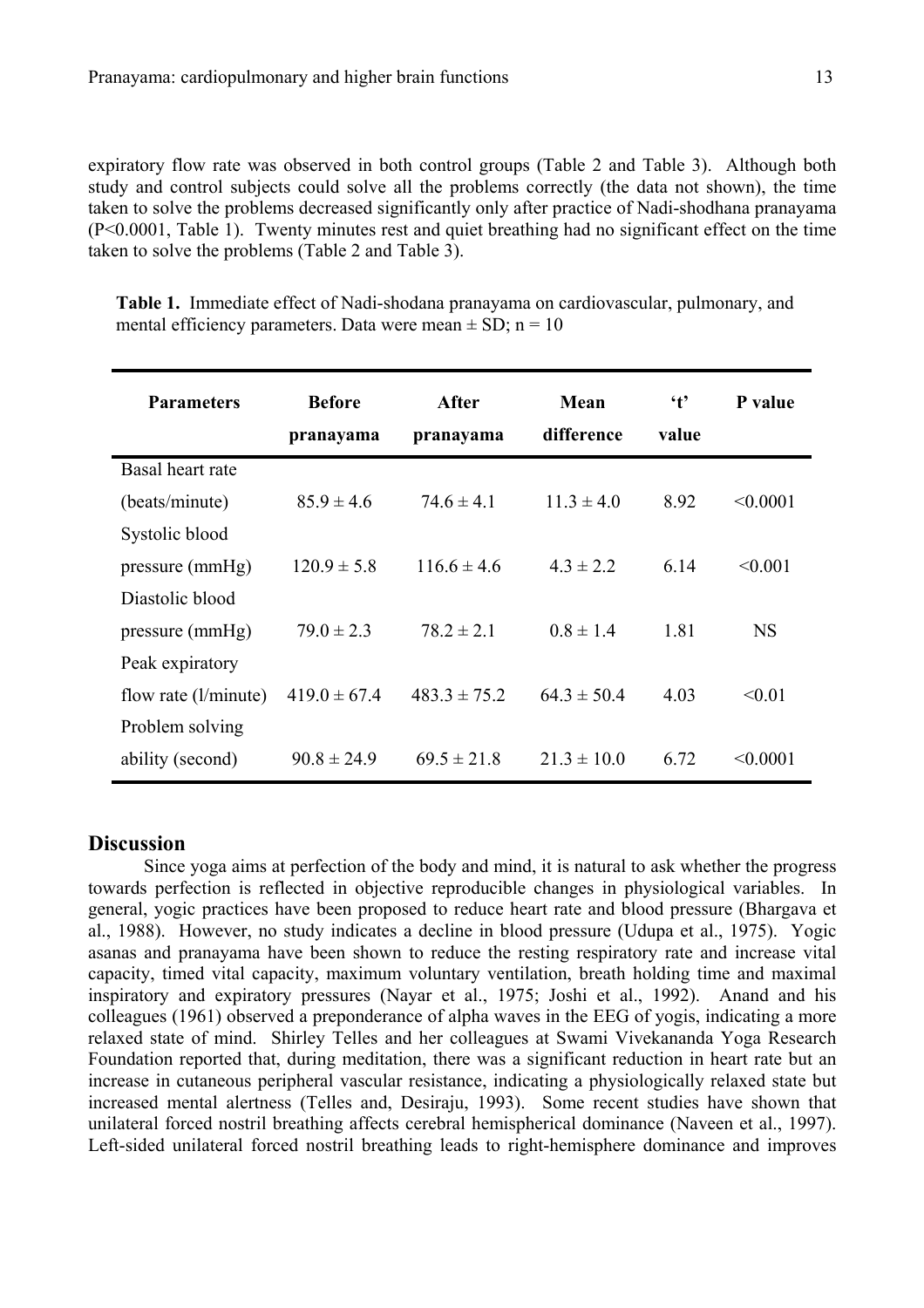| <b>Parameters</b>      | <b>Baseline</b>  | After 20<br>minutes rest | Mean<br>difference | $\mathbf{t}$<br>value | P<br>value |
|------------------------|------------------|--------------------------|--------------------|-----------------------|------------|
| Basal heart rate       |                  |                          |                    |                       |            |
| (beat/minute)          | $84.8 \pm 4.4$   | $83.9 \pm 4.3$           | $0.9 \pm 1.8$      | 1.58                  | <b>NS</b>  |
| Systolic blood         |                  |                          |                    |                       |            |
| pressure (mmHg)        | $121.7 \pm 4.3$  | $120.6 \pm 3.4$          | $1.1 \pm 1.9$      | 1.82                  | <b>NS</b>  |
| Diastolic blood        |                  |                          |                    |                       |            |
| pressure (mmHg)        | $79.2 \pm 2.7$   | $79.1 \pm 2.6$           | $0.4 \pm 2.1$      | 0.61                  | <b>NS</b>  |
| Peak expiratory        |                  |                          |                    |                       |            |
| flow rate $(l/minute)$ | $421.6 \pm 41.2$ | $422.2 \pm 51.6$         | $0.6 \pm 31.1$     | 0.05                  | <b>NS</b>  |
| Problem solving        |                  |                          |                    |                       |            |
| Ability (second)       | $900 \pm 21.9$   | $89.0 \pm 21.9$          | $10 \pm 16$        | 1.94                  | <b>NS</b>  |

**Table 2.** Cardiovascular, pulmonary, and mental efficiency parameters in controlgroup A. Data were mean  $\pm$  SD; n = 10

Table 3. Cardiovascular, pulmonary, and mental efficiency parameters in control group B. Data were mean  $\pm$  SD; n = 10

| <b>Parameters</b>      | <b>Baseline</b>  | After quiet<br>breathing | Mean<br>difference | $\mathfrak{t}$<br>value | P value   |
|------------------------|------------------|--------------------------|--------------------|-------------------------|-----------|
| Basal heart rate       |                  |                          |                    |                         |           |
| (beat/minute)          | $84.1 \pm 4.5$   | $83.2 \pm 4.3$           | $0.9 \pm 1.5$      | 1.87                    | <b>NS</b> |
| Systolic blood         |                  |                          |                    |                         |           |
| pressure (mmHg)        | $121.3 \pm 4.2$  | $120.7 \pm 4.0$          | $0.6 \pm 1.0$      | 1.97                    | <b>NS</b> |
| Diastolic blood        |                  |                          |                    |                         |           |
| pressure (mmHg)        | $79.5 \pm 2.8$   | $79.1 \pm 2.5$           | $0.4 \pm 0.8$      | 1.50                    | <b>NS</b> |
| Peak expiratory        |                  |                          |                    |                         |           |
| flow rate $(l/minute)$ | $417.8 \pm 65.5$ | $420.9 \pm 63.0$         | $3.1 \pm 5.5$      | 1.72                    | <b>NS</b> |
| Problem solving        |                  |                          |                    |                         |           |
| Ability (second)       | $91.4 \pm 23.6$  | $90.6 \pm 23.3$          | $0.8 \pm 1.5$      | 1.64                    | <b>NS</b> |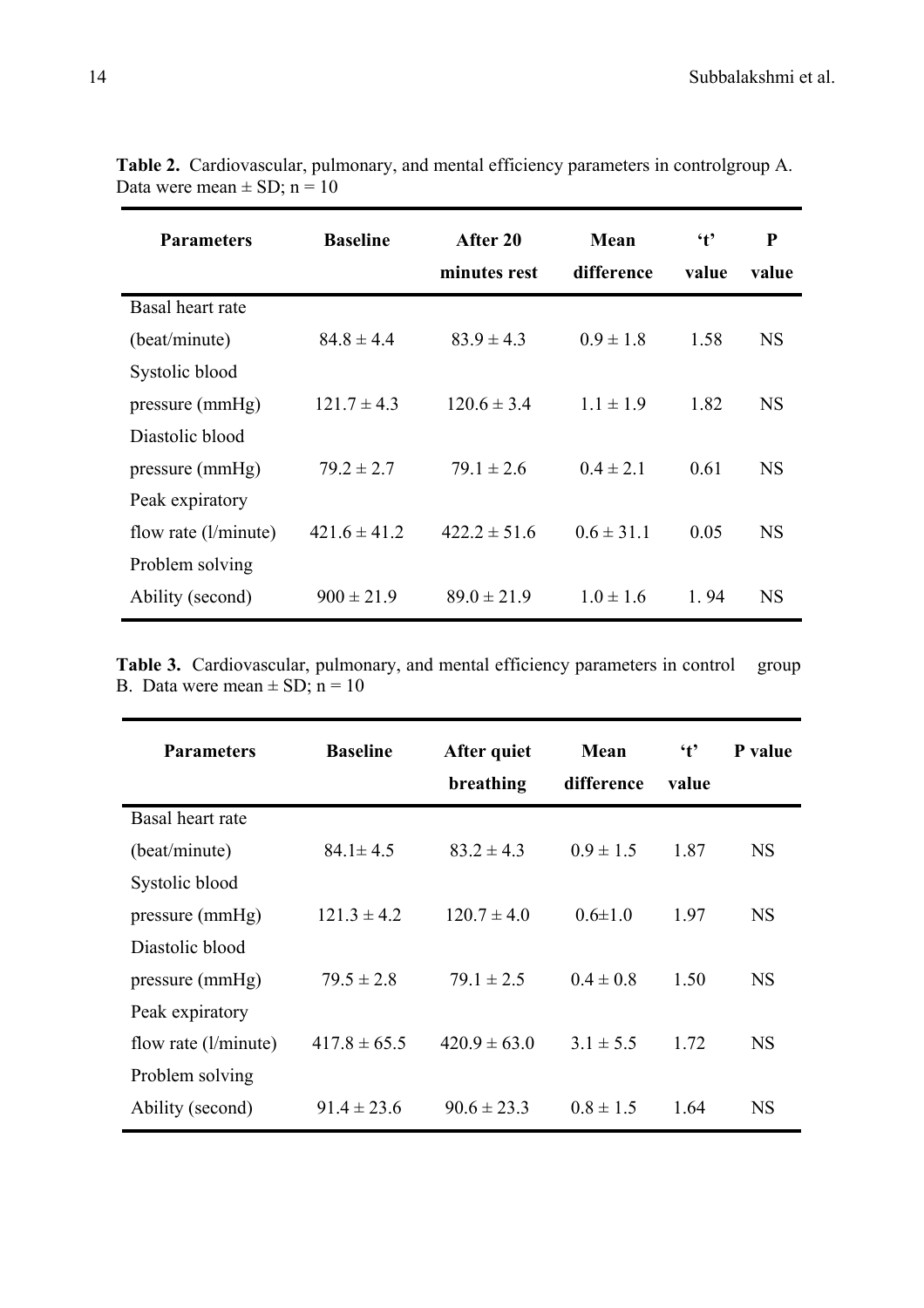spatial skills while right-sided unilateral forced nostril breathing induces left-hemisphere dominance and increases verbal skills (Jella and Shannahoff-Khalsa, 1993). With this background, this study investigated the immediate effect of Nadi-shodana pranayama on some selected physiological parameters indicative of cardiovascular, pulmonary, and higher brain functions.

Although a significant decline in basal heart rate observed in the present study is in accordance with the findings of Udupa et al. (2003), it has some differences. In his study, in addition to nadi-shodhana pranayama, other types of pranayama were also included and the training period was of three months. A significant decline in systolic blood pressure in the present study is in accordance with the findings of Bhargava et al. (1988) who evaluated the nadi-shodana pranayama effect after 4 weeks of regular practice. Pranayama is an art of control of breathing. A practitioner of pranayama not only tries to breathe, but at the same time, also tries to keep his/her attention on the act of breathing, leading to concentration. These acts of concentration remove his attention from worldly worries and de-stress him/her. This stress free state of mind evokes relaxed responses (Bijlani, 2004). In this relaxed state, parasympathetic nerve activity overrides sympathetic nerve activity (Udupa et al., 2003). Therefore, the significant decline in basal heart rate and systolic blood pressure in the pranayama practice could be largely due to better parasympathetic control over the heart.

Diastolic blood pressure mainly varies with the degree of peripheral resistance (Guyton, 1996) and heart rate. The non-significant change in diastolic blood pressure observed in the present study suggests that 'Nadi-shodhana Pranayama' might have no any immediate effect on peripheral vascular resistance or it has some roles, but is obscured by a slow heart rate.

A significant improvement in peak expiratory flow rate was observed in the present study (Table 1). It is an effort independent flow and is mainly dependent on lung volume. The 'Nadishodhana Pranayama' involves using of lung spaces, not used up in normal shallow breathing. Therefore, the increased peak expiratory flow rate might be a consequence of small airway opening in lungs.

The results of the present study not only demonstrated the beneficial effect of Nadishodhana pranayama on cardiopulmonary function but also demonstrated its positive impact on higher functions of the brain. To best of our knowledge, there are no studies in the past studying the effect of pranayama practice on simple arithmetic problem solving ability. Problem solving is considered as a mental stress causing sympathetic arousal (Bernardi et al., 2000). Yogic practices are reported to cause a shift in autonomic balance towards parasympathetic dominance (Bijlani, 2004). Yogic practices have been shown to reduce baseline average glucocorticoid levels. However, the glucocorticoid response to an acute challenge is enhanced. These findings indicate a lower level of stress and enhanced capacity to cope up with a challenge (Kamei et al., 2000). In the present study, the students following pranayama took significantly less time in solving problems compared to time taken for solving the problems prior to the training (P<0.0001). In the present study, while performing breathing practice, subjects were also emphasized to concentrate on the act of breathing. This act of breathing removes his attention from worldly worries and de-stress. This stress free individual adapts better to the daily emotional, physical, and mental stresses. Therefore, the significantly less time taken to solve the mathematical problems could be due to better adaptability for mental stress induced by breathing act for 20 minutes.

The positive results found in the present study might apply to work places to improve work efficiency and to educational institutes to improve learning ability. A few minutes practice daily may help in setting the mind better on works and studies. The daily practice could also be parts of physical fitness and life style modification programs in maintaining better physical and mental health. Although the present study suggests some applications, further studies with larger number of subjects from different lifestyles need to establish the beneficial effects of pranayama practice.